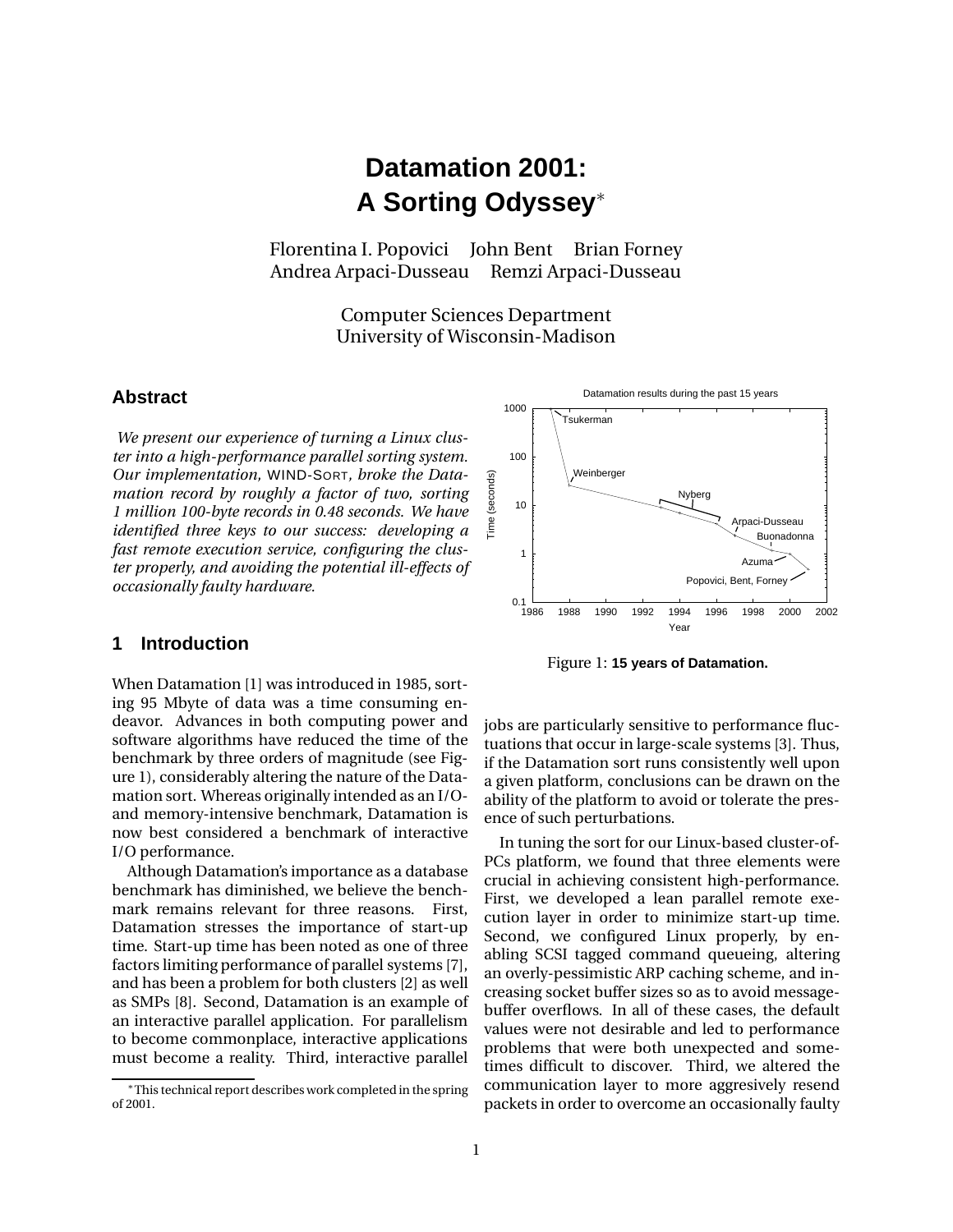network switch module. These *proactive* re-sends are particularly important for jobs that run for extremely short periods of time.

The remainder of the paper is organized as follows. In Section 2, we discuss our base sorting code and in Section 3 the hardware and supporting software. Our efforts to understand and optimize performance for startup, disk I/O, and network I/O are in Section 4. The integration of these efforts into a record breaking sort occur in Section 5. Our conclusions are in Section 6.

# **2 Background**

This section describes the sort algorithm we used. The implementation is derived from NOW-Sort [2], which assumes that the input records are evenly distributed across P nodes, numbered 0 through  $P - 1$ . The sorted output file is range-partitioned across the node such that the lowest-valued keys are on node 0 and highest-valued keys on node  $P-1$ ; however, the number of records per node will only be approximately equal and depends on the exact distribution of key values within the input files.

The algorithm consists of four steps. In the first step, each of the nodes opens its input file and reads from the file in fixed-sized buffers. After each buffer is read, we copy each record into a send-buffer allocated for each destination node. As in NOW-Sort, the destination node is determined by the top somany bits of each key; this approach assumes that the key values are uniformly distributed.

In the distribution phase, each node sends the records it read to the node that will sort records within its range-partition. At the receiver site, the keys are separated from their records and placed in one of  $B = 2^b$  buckets based on the next b highorder bits of the key; a pointer is kept to the full 100 byte record stored in memory. This step ends with a synchronization across all nodes to ensure that all records have been sent and received.

In the sort step, each node performs an in-core sort on its records. A conventional quicksort algorithm sorts the data.

In the final phase, each node follows the sorted keys and pointers to gather the records into a contiguous buffer. The sorted keys and accompanying records are written to a local file. The concatenated output files on all nodes represent the sorted version of the concatenated input files.

There are two main differences from NOW-Sort that are both fall-outs of our emphasis on the Datamation sort. First, NOW-Sort and other sorts previously used overlap between the read and distribution phases. We discovered that due to the small amount of data per node there is no benefit to overlapping these two steps of the algorithm – the cost of starting the extra threads render this technique undesirable for small amounts of data. Second, we utilize a quicksort instead of a highly specialized partial radix/bubble sort hybrid. The differences among these algorithms at small data sizes is negligable, and therefore we chose to use the conceptually simpler approach.

# **3 Environment**

#### **3.1 Hardware**

WIND-SORT runs on a 32 node Linux cluster. Each node contains two Intel 550 MHz Pentium III processors with 896 Mbyte of available memory and five 8.5 GB IBM 9LZX disks. The disks are configured on two Ultra II SCSI buses, rated at 80 Mbyte/s each. Three disks, including the operating system root disk, are on one bus. The remaining two are connected to the other bus. WIND-SORT's data files reside on the four non-root disks.

The nodes are networked by 100 Mbit and gigabit Ethernet. The gigabit Ethernet is a private network for the cluster. The 100 Mbit network provides job launching from an external system and a link to the departmental network. The gigabit Ethernet cards are Intel PRO/1000 F Server Adapters. A 32-port Intel NetStructure 6000 Gigabit Ethernet switch connects all of the gigabit NICs.

#### **3.2 System software**

Our cluster's system software is primarily commodity-based, with a few additions from the research community, as well as the development of our own job launching software. Each node in our cluster runs Linux 2.2.19 and uses the ext2 file system and Linux RAID software. Jobs are started in parallel using our own software, -, described in more detail in the next section. Our sorting code also depends on two pieces of research software: Split-C and a UDP-based implementation of Active Messages. Split-C [6] is a parallel extension to C that supports efficient access to a global address space on distributed memory machines. For communication, Split-C uses Active Messages [9], a restricted, lightweight version of remote procedure calls. Since Active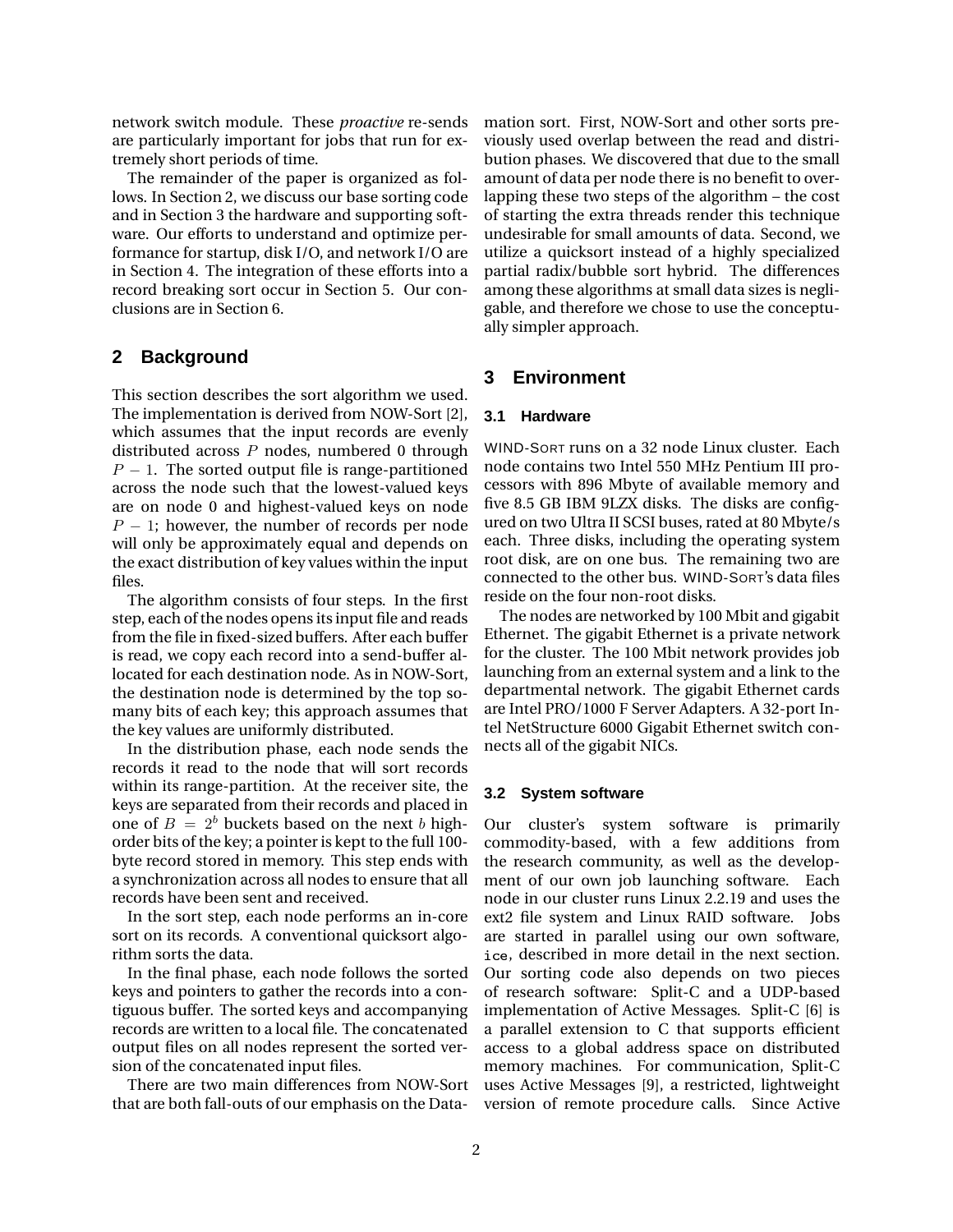Messages in our cluster is layered upon UDP [4], the implementation is not as efficient as previous highly-tuned timplementations.

## **4 From 0.996 to 0.48**

#### **4.1 Startup cost**

The launch time of a parallel program on a cluster can add considerable overhead to the program run time. We found that the currently available job launch packages impose considerable overhead. REXEC and SSH are two common packages which we initially considered. Launching a null job, which exits immediately, on a remote node took 180 ms for REXEC and 920 ms for SSH. In measurements not shown here, we found that REXEC and SSH do not scale well as more jobs are launched. These numbers reveal the need for a high performance launcher. For our sort, we developed a special launcher called ice (Interactive Cluster Execution).

An ice daemon runs on each node of the cluster, and is responsible for receiving messages from clients and spawning jobs in response. To launch a parallel job, a user can simply type: <nodelist> <port> <job> [arguments]. The ice command contacts ice daemon on the specified node or nodes requesting the launch of a job. The request includes the environment variables of the ice command. In response to a request, each ice daemon creates, by default, connections back to the requesting ice command to redirect program output and to control the program. After creating the connections, each ice daemon forks a new process and waits for the completion of the job. At completion the exit status of the remote job is sent back to the spawning node.

In addition to the basic operation described, ice allows for several optimizations. First, the program output connection can be turned off. The creation of this connection can be expensive as TCP is used. WIND-SORT only used this optimization after debugging was completed. Second, the control connection can use UDP instead of the default of TCP. Finally, the ice daemon can cache environment variables and hostname to IP translations. This caching scheme works well for our static environment. The results of each of these optimizations is shown in Figure 2. ice with optimizations minimizes the launch time of WIND-SORT to less than 80 ms on a 32 node cluster.



Figure 2: **Ice scaling comparison.** *This graph plots the start-up performance of the ice remote execution layer. Each line has the following four parameters: control protocol (TCP or UDP), data protocol (TCP or off) for program output, hostname cache (off or on), and environment cache (off or on). The numbers in parentheses specify the parameters of a best-fit line through the data points (the b and a of y =*  $ax + b$ *).* 

## **4.2 Disk I/O**

To understand disk I/O in our cluster, we gathered disk performance data over a range of file sizes. All data was gathered using software RAID 0 with 8 KB stripes and four disks. Reads were performed in 3600 byte chunks, while writes were performed in 40,000 byte increments. These sizes were chosen for coding convience after determining Linux 2.2.19 is relatively insensitive to I/O chunk sizes. The file system caches were flushed before each measurement. These results are shown in Figure 3 for reads and Figure 4 for writes. The figures only show the data for less than 10 Mbyte of data, which is the area of interest for Datamation on a 32 node cluster.

We made four observations from the data we collected. Read bandwidth across the four disks nearly reaches the aggregate rated performance of 77.6 Mbyte/s. The small amount of transfered data in Figure 3 does not show this due to software and hardware overheads. In other measurements, not shown here, we found that read bandwidth peaks at 74.4 Mbyte/s when the amount of data being read exceeds 90 Mbyte. We also observed the addition of more disks increases performance. With the small amount of data transfered during WIND-SORT (approximately 3 Mbyte per node) we were concerned that adding more disks might actually reduce performance. Performance can decrease due to the overhead of striping, due to variations in perfor-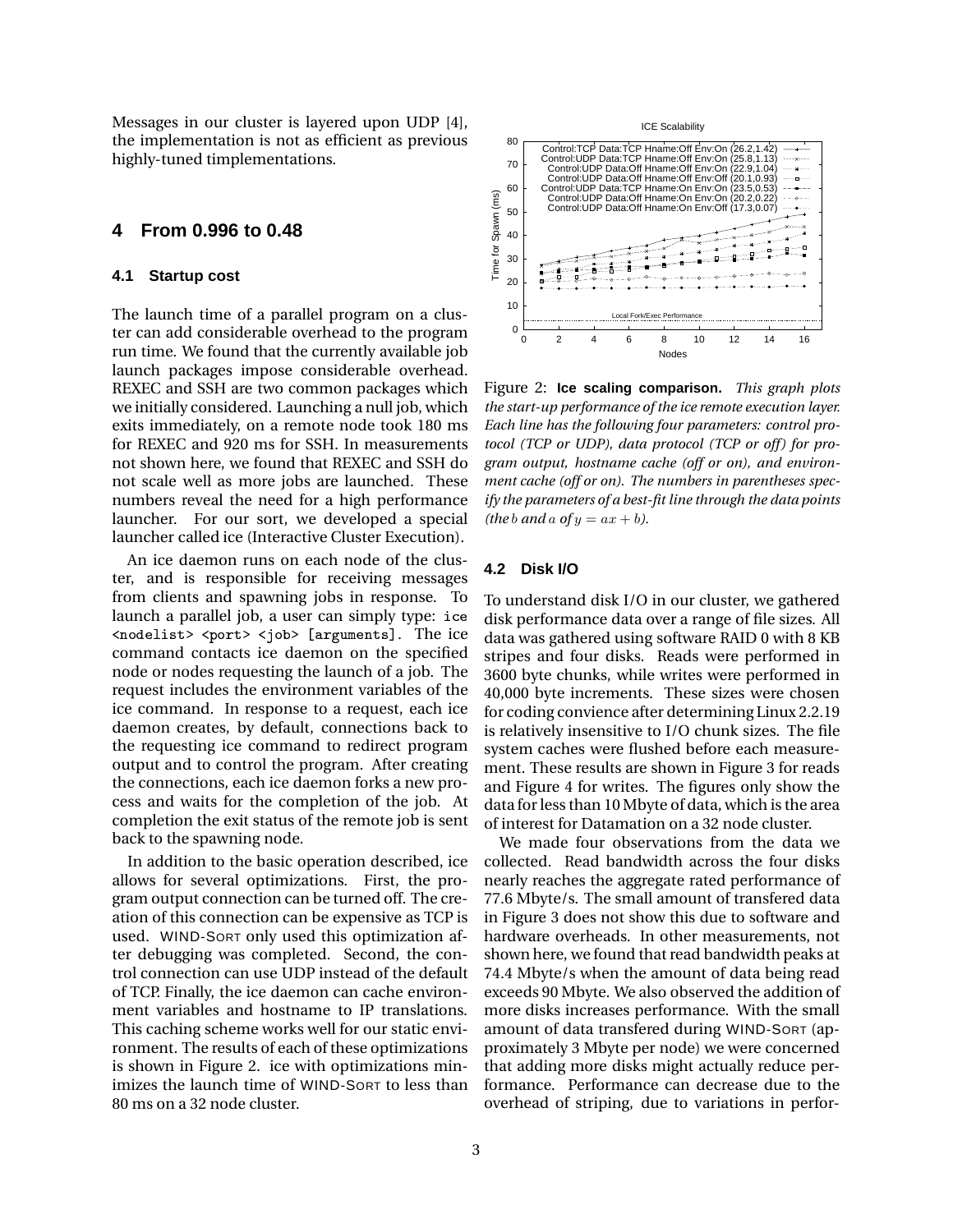

Figure 3: **Disk read performance scaling.** *This graph shows how disk performance scales for data transfered and number of disk used. Read performance scales well. Each point represents the average of 30 trials.*

mance characteristics between the disks or even due to such a seemingly minor factor as the location of the disk arm when the read begins. This was not the case in WIND-SORT but is seen in very small transfers in Figures 3 and 4 when the amount of data transfered is less than 0.5 Mbyte.

In terms of writes, we found write performance for four disks was much lower than expected. The manufacturer rates the disks at 19.4 Mbyte/s for sustained transfers from the outer tracks [5], yet the disks originally delivered only 6 Mbyte/s of bandwidth.

Several attempts were made to improve this performance. One of these was enabling SCSI tagged command queuing in the SCSI driver. Tagged command queuing allows more than one outstanding SCSI request per device for better request scheduling. Performance increased for a single disk from 6 Mbyte/s to 18 Mbyte/s. (Figure 4 has tagged command queuing enabled.) However, even with tagged command queuing enabled, write performance does not scale as disks are added; write bandwidth for four disks is less than 40 Mbyte/s. Using user-level striping did not show significant differences in performance from the kernel-level RAID software. Additionally, efforts to determine if the disk write limitation was due to the kernel's structure and policies revealed little<sup>1</sup>.

Unlike NOW-Sort, our disk I/O performance was



Figure 4: **Disk write performance scaling.** *Write performance with SCSI tagged command queuing enabled, as shown in this graph, scales to less than half the expected bandwidth of 80 Mbyte/s. Each point represents the average of 30 trials.*

not improved by the use of implicit I/O. WIND-SORT used explicit I/O using the read ( ) and write( ) system calls rather than performing implicit I/O using mmap(). Through measurement, we found that aggregate read performance using mmap() sustained about half of the bandwidth seen using read (). The Linux 2.2 implementation of  $\texttt{mmap}(\ )$  is not as welltuned as other Unix implementations; for example, it lacks madvise() which is used in other systems to provide hints to the virtual memory system that can trigger page prefetching.

#### **4.3 Network**

The distribution time was the largest component of our sort times. In the ideal case of a nodeto-node transfer using UDP, our network delivered 37.5 Mbyte/s as shown in Figure 5. When all-toall communication occurs in a UDPAM-based performance test, the network delivered roughly half of that rate per-node. Unfortunately, both nodeto-node and all-to-all are much less than the theoretically possible 125 Mbyte/s peak bandwidth. We discovered that the bottleneck is receiver overhead; the receiver utilizes one processor completely while the sending processors are mostly idle<sup>2</sup>.

Figure 7 shows the scaling of the sort's all-to-all distribution phase. The lowest of 30 trials at each point is shown in the figure. This figure shows

<sup>&</sup>lt;sup>1</sup>Running NetBSD on a cluster node produced the same results. The only common components when NetBSD and Linux when run on our cluster are the core of the SCSI driver and the hardware. It is therefore our suspicion that the limitation is due to one of these two components.

<sup>&</sup>lt;sup>2</sup>The cluster's gigabit Ethernet NICs do not support jumbo frames. Jumbo frames may improve the performance of the cluster's network.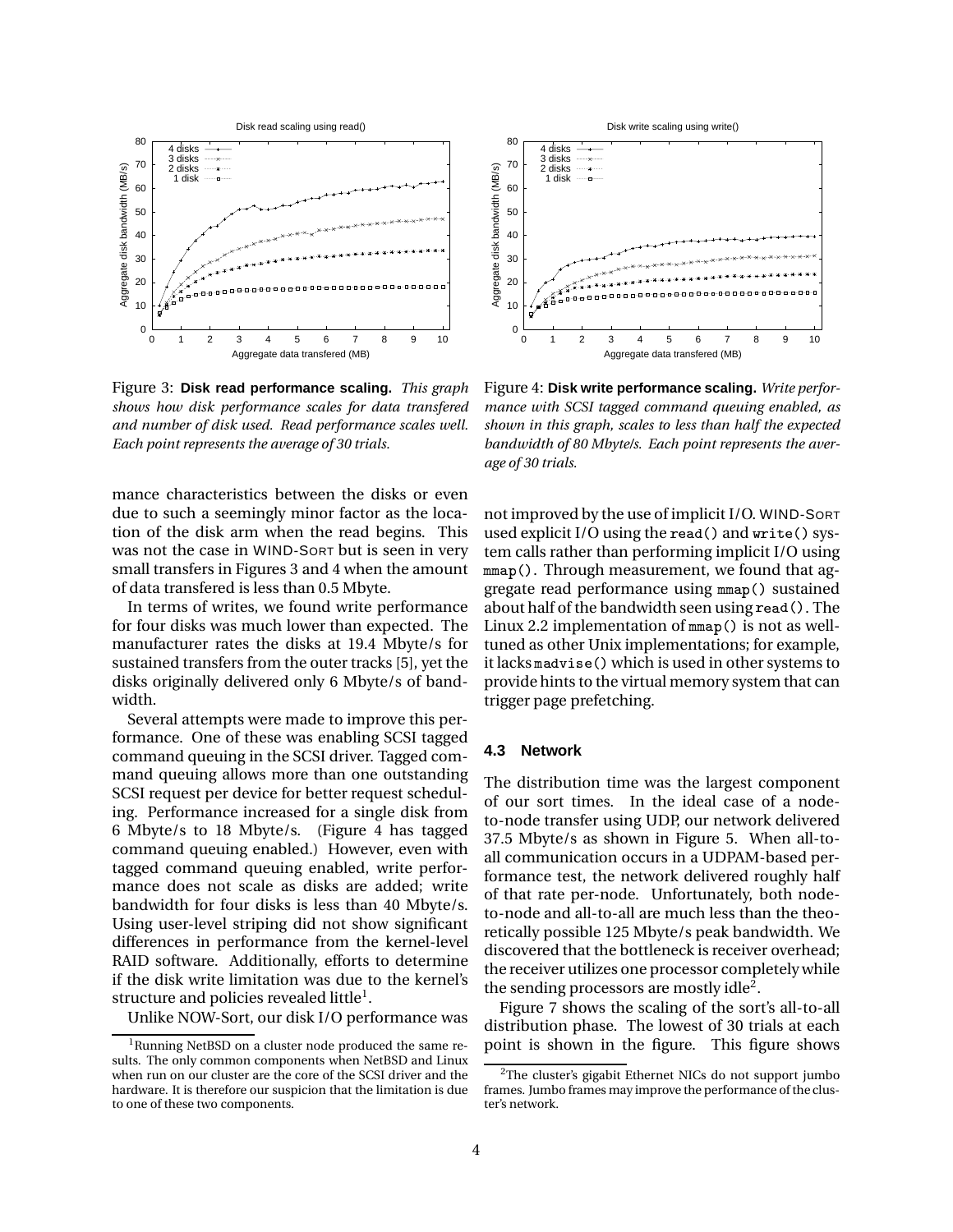

Figure 5: **One-way UDP performance.** *This graph shows the achieved bandwidth when sending 10,000 messages from one node of our cluster to another as the size of the UDP message increases. Performance reaches 37.5 Mbyte/s which is significantly less than the theoretical peak bandwidth of 125 Mbyte/s.*

a margin of dimishing returns as the number of utilized nodes grows beyond 20; as the amount of data transferred decreases, the fixed overhead dominates.

The distribution time was influenced by several factors. One of these was that the gigabit switch had a faulty module, which was observed to drop packets ocassionally under heavy load. To overcome this problem we used proactive retransmits.

Our transport protocol, UDPAM, insures reliable delivery through the use of a timeout thread which resends any dropped packets. This thread checks at regular time intervals whether there are any packets not yet acknowledged by the receiver and resends these packets. Although reliable, we found that waiting for timeouts is not aggressive enough to provide a good distribution time.

For this reason, we added a function to the UD-PAM library which allows us to resend immediately all unacknowledged packets. This allows us to retransmit packets proactively as soon as the distribute phase of the sort is complete. Figure 6 shows the difference between proactive retransmits and the default UDPAM reactive technique, which uses timeouts. Proactive sends reduced the average sort time as the sort scales to one-eight of the reactive time at 30 nodes.

Another factor that originally had an adverse affect on communication time was the ARP (Address Resolution Protocol) traffic. The default ARP timeout values caused ARP traffic to occasionally flood



Figure 6: **Proactive retransmissions.** *This graph shows how proactive retransmissions constrain the variability imposed by the faulty hardware. The reactive strategy in which dropped packets are requested only after the timeout expires incurs a much greater penalty. The average of 30 trials is shown.*

the network in order to renew their cached entries. We found that even such a seemingly minor disruption could have a significant impact on our sort performance; this was especially so due to the sensitivity of our switch as described above. Given the static nature of our environment, such frequent ARP traffic is unnecessary and was turned off resulting in less performance variation and a tighter distribution of our sort times.

Finally, to avoid dropped packets because of lack of buffer space in the kernel, we increased the size of the kernel network receive buffer to accommodate the amount of data that can be received by each node.

## **5 Putting it all together**

By developing a fast remote execution layer, configuring the cluster properly for disk and network performance, and developing simple mechanisms to deal with occasionally faulty hardware, we were able to transform the cluster into a highperformance parallel sorting system. Even though the rate of scale decreases as nodes are added, we were able to post minimal gains to the limits of our cluster's capacity (32 nodes). Eventually, by carefully tuning the disks and the networks (and with some patience) we were able to set a new record of 0.48 seconds for the Datamation challenge.

Figure 7 shows how each phase of the sort scales as more nodes are utilized<sup>3</sup>. This graph under-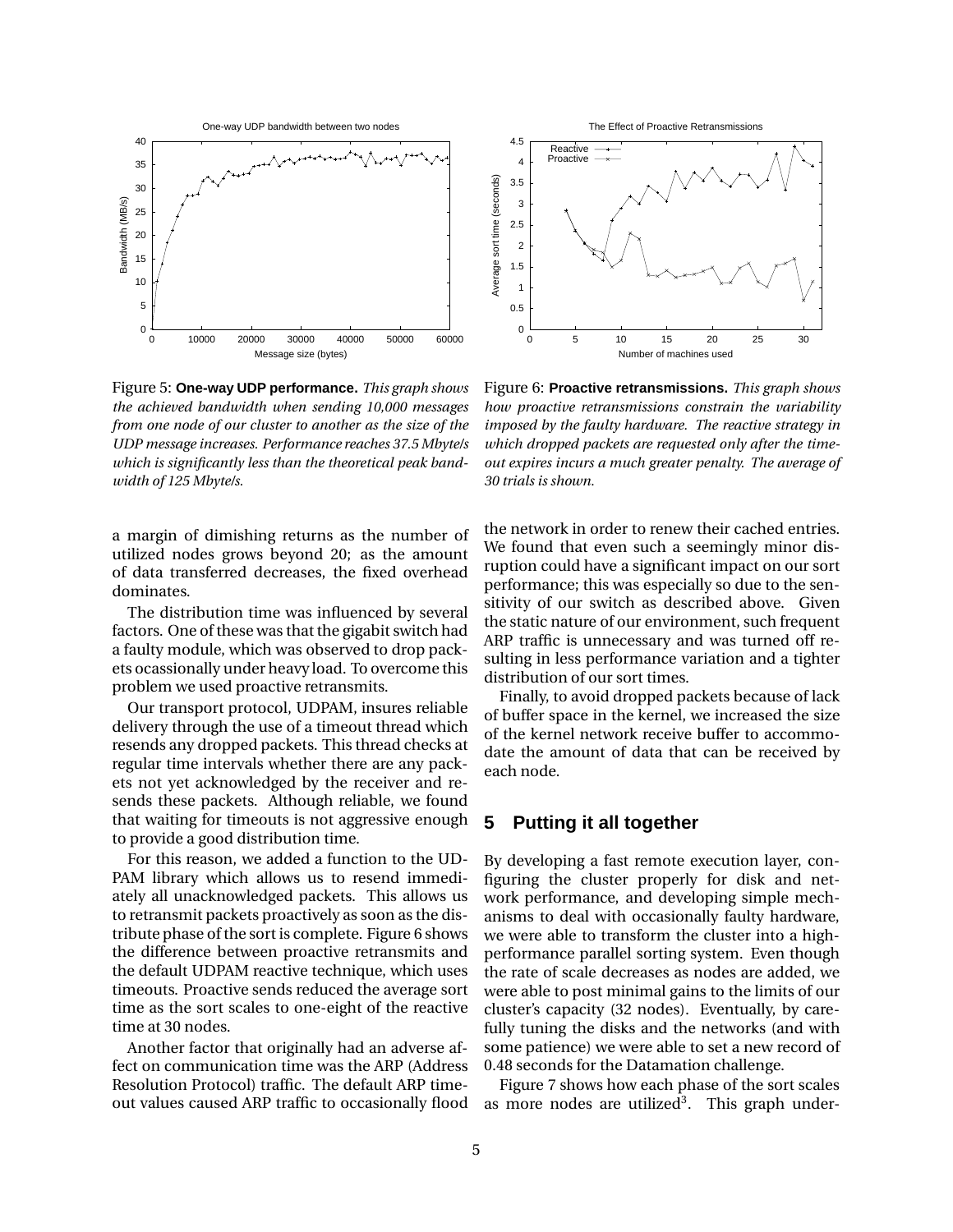

Figure 7: **Sort scaling.** *This graph shows the performance of each of the sort phases as an increasing number of machines is used. Each point is the best time observed from a run of thirty iterations and the lines are drawn stacked. The lowest of 30 trials at each plotted point is shown.*

scores as well the disproportionate amount of time the sort program spends in the distribution phase of its operation.

#### **5.1 Validation**

To validate the correctness of our sort, we developed some additional tools. We noticed additionally that there are three aspects of correctness: size, sequencing and validity. A correct sort is one which has sorted correctly every key without corrupting any values.

To verify this, our check program uses ssh to collect both the distributed input and outfile files onto one machine. It then concatenates the files together and verifies both validity and size by doing a checksum of each 100-byte record in each file. Sequencing is checked by ensuring that each key follows the previous in the concatenated output file.

We would like to stress the importance of regularly checking all three factors when writing sort programs. We found that the likliest opportunity for bugs to enter our code was when we had disabled the validation phase of our sort.

# **6 Conclusion**

We have presented our experiences in tuning a cluster to optimize its performance on the Datamation benchmark. Even though the Datamation benchmark has changed quite a bit over time, its value as a tool for measuring and understanding system performance has not diminished, as it stresses different aspects of systems than other sorting benchmarks. Through careful engineering of a remote execution layer, proper configuration, and simple techniques to overcome hardware misbehaviors that may be commonplace in large-scale clusters, we have demonstrated that Linux-based PC clusters have the potential to become the basis for interactive parallelism in the years to come.

## **Acknowledgements**

We would like to thank the Computer Systems Lab, especially H. Paul Beebe and David Parter, for keeping our cluster running and David DeWitt for encouraging us to start this project and motivating us to finish it. Finally, we thank Jim Gray for his excellent and sustained encouragement and advice.

## **References**

- [1] Anonymous. A Measure of Transaction Processing Power. *Datamation*, 31(7):112–118, 1985. Also in *Readings in Database Systems*, M.H. Stonebraker ed., Morgan Kaufmann, San Mateo, 1989.
- [2] Andrea C. Arpaci-Dusseau, Remzi H. Arpaci-Dusseau, David E. Culler, Joseph M. Hellerstein, and David P. Patterson. High-Performance Sorting on Networks of Workstations. In *Proceedings of the 1997 ACM SIGMOD Conference*, pages 243–254, 1997.
- [3] Remzi H. Arpaci-Dusseau and Andrea C. Arpaci-Dusseau. Fail-Stutter Fault Tolerance. In *The 8th Workshop on Hot Topics in Operating Systems (HotOS-VIII)*, May 2001.
- [4] Brent Chun. UDPAM: Active Messages over UDP. Network of Workstations Project Retreat, January 1996. http://now.cs.berkeley.edu/Retreat/Winter96/udpamslides.ps.
- [5] IBM Corporation. *Ultrastar 9LZX/18ZX Hardware/Functional Specification*, December 1998.

<sup>&</sup>lt;sup>3</sup>The sort results as presented here are inflated because of the overhead incurred by gathering the timing data for the different sort phases. Timing each of the phases added an extra global communication to compute the maximum time spent in a specific phase over all the nodes.